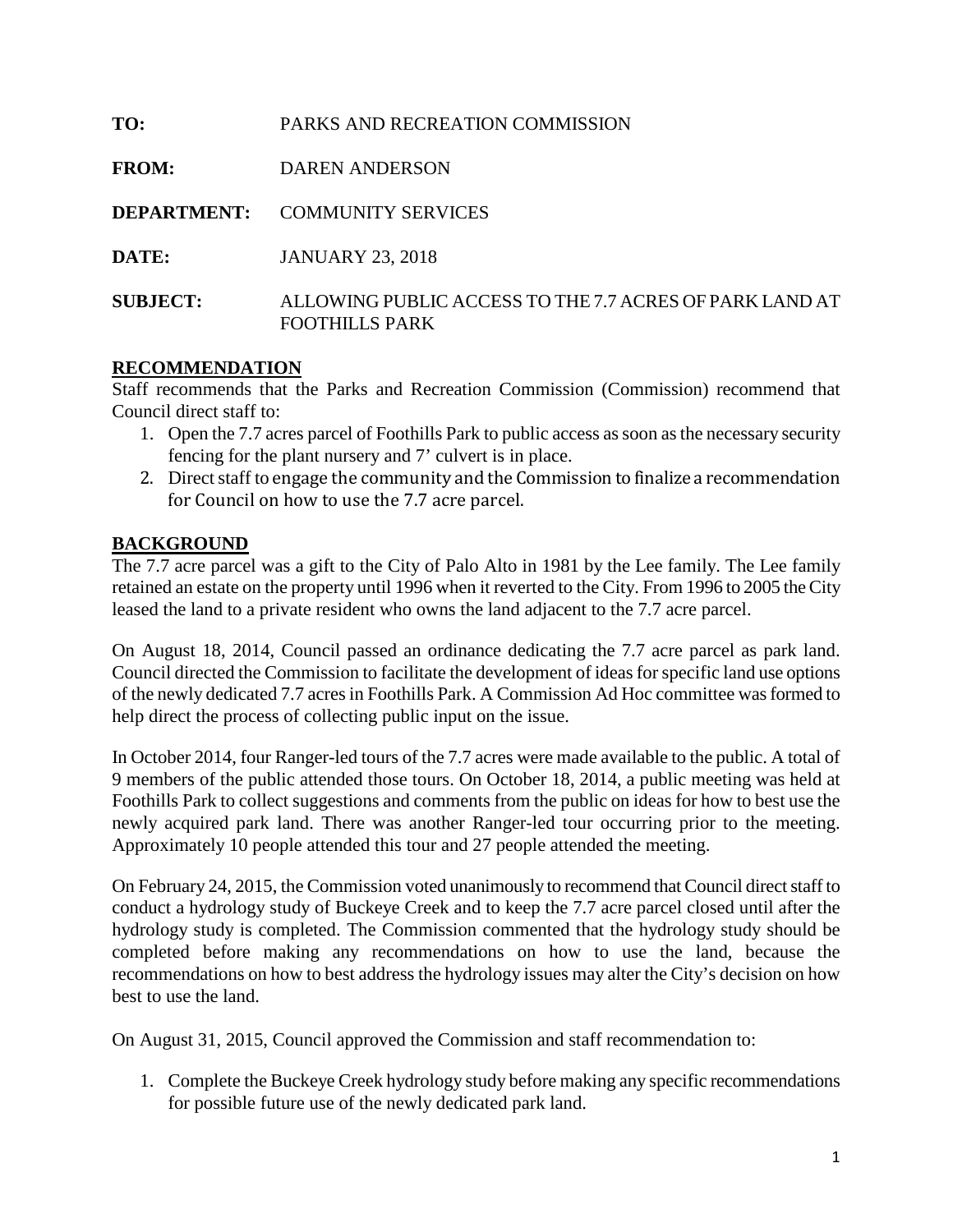- 2. Direct staff to return to the Parks and Recreation Commission to finalize a recommendation for Council on how to use the 7.7 acre parcel after the hydrology study is complete.
- 3. Direct staff to evaluate the impacts of the recommendation to Council on the Acterra Nursery lease, which includes a provision allowing for termination of the lease with a 90-day notification.

When Council dedicated the 7.7 acre parcel as park land, several council members expressed an interest in opening it to the public as soon as possible. Council also expressed the value of having the parcel open to the public so that the public could spend time in the area and be able to provide meaningful input on how the land should be used.

The Buckeye Creek Hydrology Study (Study) is now complete, and will be brought to Council in spring 2018. Opening the 7.7 acre parcel to public access upon completion of the Study is consistent with the Council's direction to staff in August 2015.

While the Study includes an option for creek improvements on a 1.2 acre section of the 7.7 acre parcel, the staff recommendation for resolving the Buckeye Creek's issues does not include implementing the creek improvements in the 7.7 acre parcel. For more information regarding this recommendation please refer to the January 23, 2018 Commission staff report regarding the Study.

## **DISCUSSION**

Staff and the Ad Hoc Committee recommend opening the 7.7 acres parcel to public access, and reaching out to the community to assess potential additional dedicated uses and amenities for that area. Any further development of the 7.7 acres is expected to require funding that is not presently available, but Parks staff and the Ad Hoc Committee will continue to collect feedback and work with the community to develop plans for best uses of the space.

While there aren't any park amenities on the 7.7 acre parcel, the Oak Grove Picnic Area is a short walk away from the 7.7 acre parcel, and has parking, seating, a drinking fountain, and a park restroom. Prior to opening the 7.7 acre parcel to public access, the appropriate fencing will be added to secure the native plant nursery, and culvert. The neighboring private property owner has installed fencing to secure their property line.

## **RESOURCE IMPACT**

The cost for the fencing for securing the native plant nursery and the 7' diameter culvert is approximately \$25,000, which will be funded from existing budget.

## **NEXT STEPS AND TIMELINE**

Staff and the Commission's recommendation regarding opening the 7.7 acres parcel to public access will be discussed with Council at the same time that Council reviews the Buckeye Creek Hydrology Study in spring 2018.

## **ATTACHMENTS**

Attachment A: [August 31, 2015, City Council Staff Report](http://www.cityofpaloalto.org/civicax/filebank/documents/48641) *Possible Uses for the 7.7 Acre Area at  [Foothills Park](http://www.cityofpaloalto.org/civicax/filebank/documents/48641)* (ID # 5911)